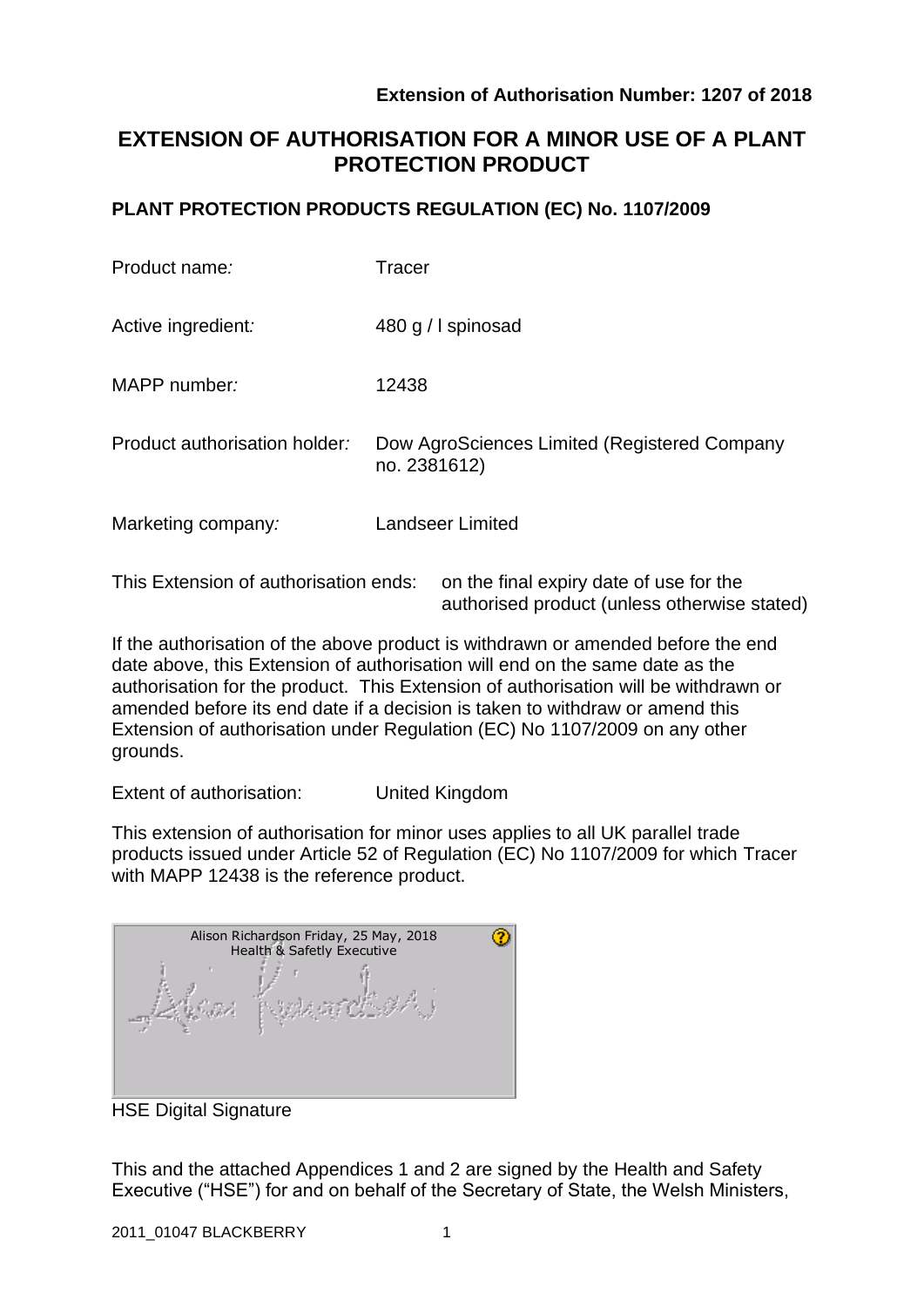the Scottish Ministers and the Department of Agriculture, Environment and Rural Affairs in Northern Ireland.

Date of issue: 25 May 2018

### **EXPLANATORY NOTES**

- 1. This is Extension of authorisation number 1207 of 2018 and supersedes 0245 of 2013.
- 2. This Extension of authorisation will be published on the website of the Chemicals Regulation Division of the HSE.
- 3. Application reference number: COP 2011/01047
- 4. Persons using the product to which this Extension of authorisation applies should acquaint themselves with and observe all requirements contained in the Regulation (EC) No 1107/2009, including the duty on the holder of any Extension of authorisation to notify information on potentially dangerous effects, a contravention of which is a criminal offence under those Regulations.
- 5. Neither the efficacy nor the phytotoxicity of the product for which this Extension of authorisation has been granted has been assessed and, as such, the user bears the risk in respect of failures concerning its efficacy and phytotoxicity.

### **ADVISORY INFORMATION**

This Extension of Authorisation relates to the use of 'Tracer' (M12438) on protected raspberry and blackberry for the control of thrips. If thrips are already established, consider using a product with knockdown activity before applying 'Tracer'.

Applications should be made in 1000 litres water per hectare via conventional hydraulic sprayers or hand held equipment. Users must follow the resistance guidance below.

IMPORTANT: When applying this product under the terms of this Extension of Use Notice, comply with any resistance guidance or restrictions stated on the product label.

Total reliance on one pesticide will hasten the development of resistance. Pesticides of different chemical types or alternative control measures should be included in the planned programme. Alternating with different modes of action is a recognised antiresistance strategy

Do not use 'TRACER' on consecutive generations for insects which show a high risk of resistance such as thrips species

A maximum of three applications of TRACER are permitted per crop, including treatment in propagation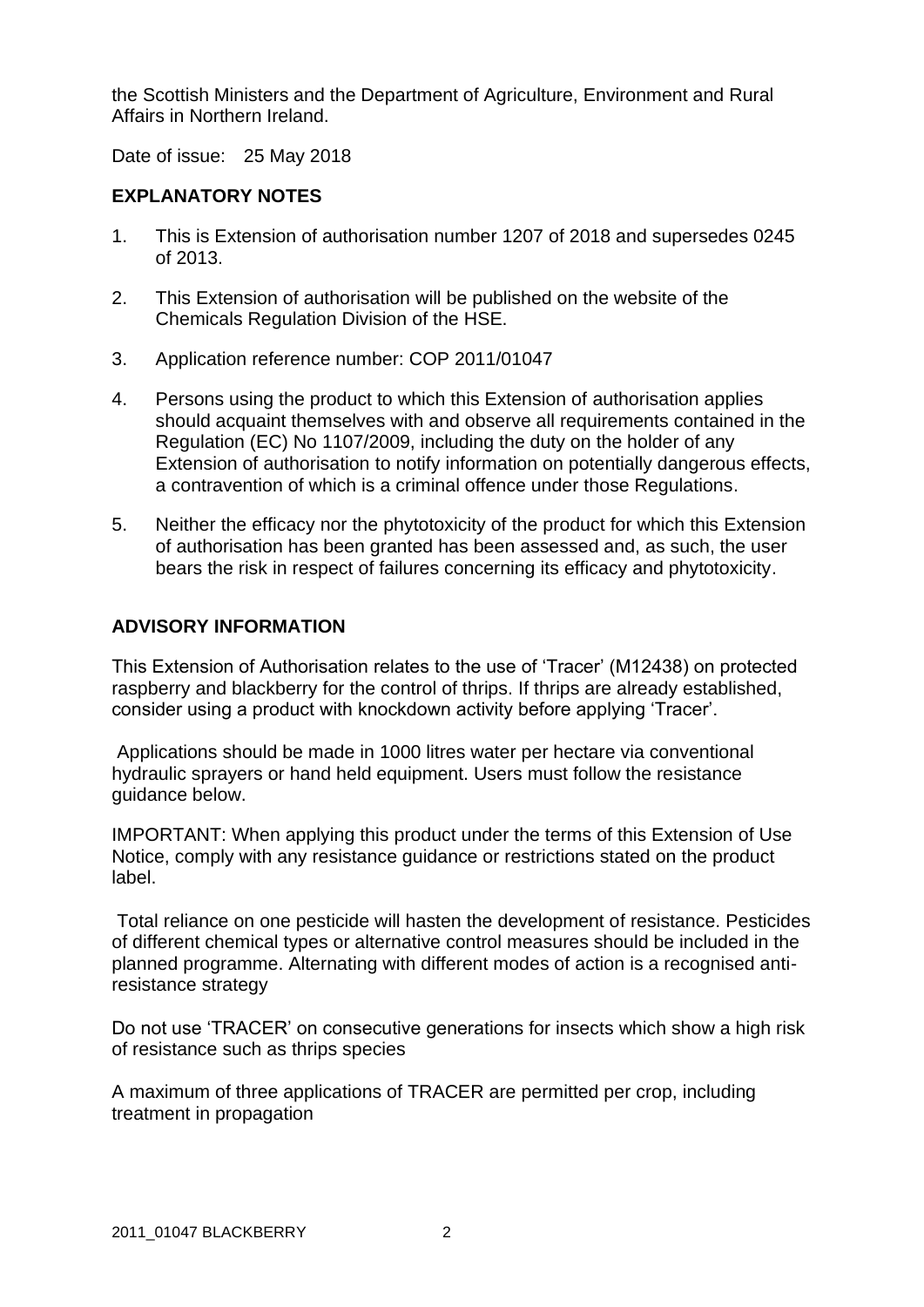Populations of Western Flower Thrips and Onion Thrips have shown to be resistant to spinosad. Where this occurs, populations are unlikely to be satisfactorily controlled.

Applications should be targeted against early insect developmental stages whenever possible

This Authorisation has been re-issued to revise the resistance advice to reflect recent information regarding the resistance of certain pest species to spinosad.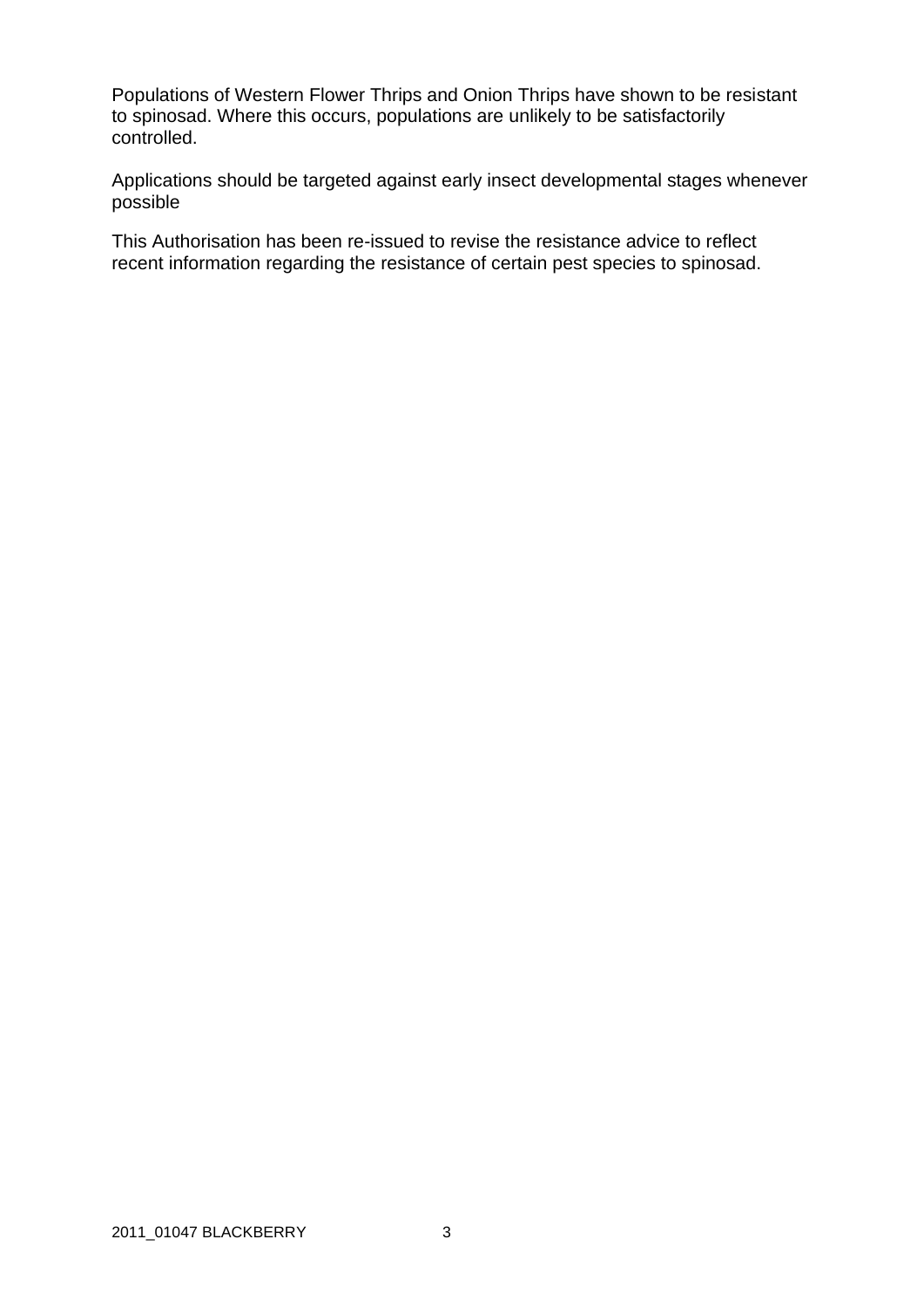## **APPENDIX 1: CONDITIONS OF EXTENSION OF AUTHORISATION**

The conditions below are obligatory. They must be complied with when the Extension of authorisation occurs. Failure to comply with the following conditions will result in the withdrawal or amendment of the Extension of authorisation under Regulation (EC) No 1107/2009 and may result in other enforcement action, including prosecution. For the purposes of this Extension of authorisation only, the conditions and/or requirements shown below supersede any corresponding conditions and/or requirements set out on the label or otherwise provided for under the product authorisation **which would otherwise apply**.

**Use:**

| Field of use:                                                                                                                                                                                                                                                                                                              | <b>ONLY AS AN INSECTICIDE</b>                       |     |                                                                                                                                                                                                          |                                                                                                                                                                           |                                                    |                                |  |  |  |
|----------------------------------------------------------------------------------------------------------------------------------------------------------------------------------------------------------------------------------------------------------------------------------------------------------------------------|-----------------------------------------------------|-----|----------------------------------------------------------------------------------------------------------------------------------------------------------------------------------------------------------|---------------------------------------------------------------------------------------------------------------------------------------------------------------------------|----------------------------------------------------|--------------------------------|--|--|--|
| User:                                                                                                                                                                                                                                                                                                                      | Professional                                        |     |                                                                                                                                                                                                          |                                                                                                                                                                           |                                                    |                                |  |  |  |
| Crops/situations:                                                                                                                                                                                                                                                                                                          | Maximum<br>individual dose:<br>(ml product /<br>ha) |     |                                                                                                                                                                                                          | Maximum total<br>dose:                                                                                                                                                    | Maximum<br>number of<br>treatments: (per<br>annum) | Latest time of<br>application: |  |  |  |
| Protected crops<br>of blackberry,<br>raspberry                                                                                                                                                                                                                                                                             | 200                                                 |     |                                                                                                                                                                                                          |                                                                                                                                                                           | 3                                                  | One day before<br>harvest      |  |  |  |
| <b>Operator Protection:</b><br>(1)<br>Engineering control of operator exposure must be<br>used where reasonably practicable in addition to the<br>following personal protective equipment:<br>Operators must wear suitable protective gloves<br>when handling the concentrate and when<br>applying by hand-held equipment. |                                                     |     |                                                                                                                                                                                                          |                                                                                                                                                                           |                                                    |                                |  |  |  |
|                                                                                                                                                                                                                                                                                                                            |                                                     | (2) |                                                                                                                                                                                                          | However, engineering controls may replace personal<br>protective equipment if a COSHH assessment<br>shows that they provide an equal or higher standard<br>of protection. |                                                    |                                |  |  |  |
| Other specific restrictions:                                                                                                                                                                                                                                                                                               |                                                     | (1) | This product must only be applied in accordance<br>with the terms of this extension of authorisation, the<br>product label and/or leaflet and any additional<br>guidance on extensions of authorisation. |                                                                                                                                                                           |                                                    |                                |  |  |  |
|                                                                                                                                                                                                                                                                                                                            |                                                     | (2) | A minimum interval of 10 days must be observed<br>between applications                                                                                                                                   |                                                                                                                                                                           |                                                    |                                |  |  |  |